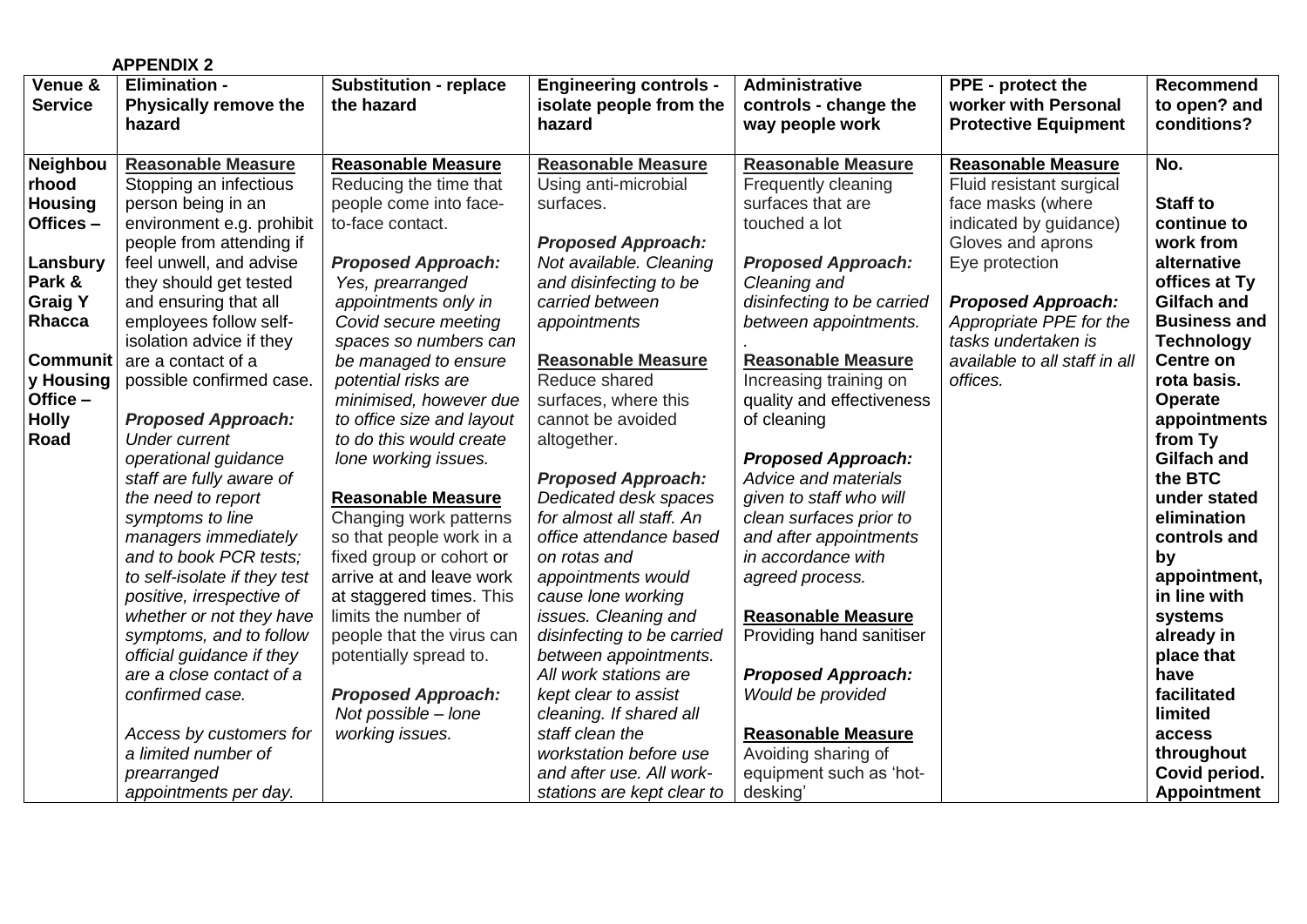|                           | <b>APPENDIX 2</b>                                                                                                                                                                                                                                                                                                                                                                                                                                                                                                                                                                                                                                                                                        |                                                                                                                                                                                                                                                                                                                                                                                                                                                                                                                                                                                                                                                                                                                                                      |                                                                                                                                                                                                                                                                                                                                                                                                                                                                                                                                                                                                                                                          |                                                                                                                                                                                                                                                                                                                                                                                                                                                                                                                                                                                                                      |                                                                          |                                                                                                                                                                                                                                                                                                                                                                                                                                                                             |
|---------------------------|----------------------------------------------------------------------------------------------------------------------------------------------------------------------------------------------------------------------------------------------------------------------------------------------------------------------------------------------------------------------------------------------------------------------------------------------------------------------------------------------------------------------------------------------------------------------------------------------------------------------------------------------------------------------------------------------------------|------------------------------------------------------------------------------------------------------------------------------------------------------------------------------------------------------------------------------------------------------------------------------------------------------------------------------------------------------------------------------------------------------------------------------------------------------------------------------------------------------------------------------------------------------------------------------------------------------------------------------------------------------------------------------------------------------------------------------------------------------|----------------------------------------------------------------------------------------------------------------------------------------------------------------------------------------------------------------------------------------------------------------------------------------------------------------------------------------------------------------------------------------------------------------------------------------------------------------------------------------------------------------------------------------------------------------------------------------------------------------------------------------------------------|----------------------------------------------------------------------------------------------------------------------------------------------------------------------------------------------------------------------------------------------------------------------------------------------------------------------------------------------------------------------------------------------------------------------------------------------------------------------------------------------------------------------------------------------------------------------------------------------------------------------|--------------------------------------------------------------------------|-----------------------------------------------------------------------------------------------------------------------------------------------------------------------------------------------------------------------------------------------------------------------------------------------------------------------------------------------------------------------------------------------------------------------------------------------------------------------------|
| Venue &<br><b>Service</b> | <b>Elimination -</b><br><b>Physically remove the</b><br>hazard                                                                                                                                                                                                                                                                                                                                                                                                                                                                                                                                                                                                                                           | <b>Substitution - replace</b><br>the hazard                                                                                                                                                                                                                                                                                                                                                                                                                                                                                                                                                                                                                                                                                                          | <b>Engineering controls -</b><br>isolate people from the<br>hazard                                                                                                                                                                                                                                                                                                                                                                                                                                                                                                                                                                                       | Administrative<br>controls - change the<br>way people work                                                                                                                                                                                                                                                                                                                                                                                                                                                                                                                                                           | PPE - protect the<br>worker with Personal<br><b>Protective Equipment</b> | <b>Recommend</b><br>to open? and<br>conditions?                                                                                                                                                                                                                                                                                                                                                                                                                             |
|                           | Covid questions and<br>advice given to<br>customers.<br><b>Reasonable Measure</b><br><b>Ensuring that accurate</b><br>records are kept of<br>which employees (and,<br>where applicable,<br>customers / visitors /<br>clients) have been<br>present so that they can<br>be contact traced if<br>necessary<br><b>Proposed Approach:</b><br>Access by appointment<br>only will enable accurate<br>records of staff, contact<br>details of customers and<br>time and date in the<br>building.<br><b>Reasonable Measure</b><br>Close high risk<br>environments in your<br>work setting as much as<br>possible, such as areas<br>where social distancing<br>cannot be maintained.<br><b>Proposed Approach:</b> | <b>Reasonable Measure</b><br>Moving to working<br>outdoors to reduce how<br>much the virus can<br>spread through surface<br>contamination and<br>aerosol transmission.<br><b>Proposed Approach:</b><br>Not possible.<br><b>Reasonable Measure</b><br>Using other technologies<br>to replace face-to-face<br>interactions, for example<br>using 'click and collect'<br>technologies, remote<br>working, phone/video<br>consultations.<br><b>Proposed Approach:</b><br>Yes, continue to provide<br>majority of services<br>remotely. Appointments<br>only offered where<br>alternative arrangements<br>and venues have been<br>considered and are not<br>appropriate, and for<br>those elements of the<br>service that cannot be<br>completed remotely | assist cleaning. If shared<br>all staff clean the<br>workstation before use<br>and after use.<br>Colleagues to leave an<br>hour between scheduled<br>use of shared desks.<br>Minimise shared<br>equipment - staff use<br>own mouse and<br>keyboard.<br><b>Reasonable Measure</b><br>Using no-touch<br>(contactless)<br>technologies. Providing<br>additional hand wash<br>stations-<br><b>Proposed Approach:</b><br>Hand sanitising stations<br>would be made available<br>in all office spaces and<br>public areas<br><b>Reasonable Measure</b><br>Regular handwashing<br>and sanitising, including<br>providing facilities and<br>signage to encourage | <b>Proposed Approach:</b><br>Not possible for<br>appointments.<br>Manageable if<br>appointment only and<br>office rotas in place.<br><b>Reasonable Measure</b><br>Reducing how many<br>people are working in a<br>particular location by, for<br>example, encouraging<br>home working where<br>possible<br><b>Proposed Approach:</b><br>Difficult to reduce staff<br>numbers through<br>introduction of<br>appointments only and<br>office rotas due to office<br>layouts and lone working<br>issues.<br><b>Reasonable Measure</b><br><b>Staggering shifts</b><br><b>Proposed Approach:</b><br>Only limited flexible |                                                                          | s offered after<br>reasoned<br>consideration<br>of alternative<br>options, and<br>for those<br>elements of<br>the service<br>that cannot<br>be completed<br>remotely.<br>Suggest:<br>Lansbury<br><b>Park and</b><br>Graig y<br><b>Rhacca</b><br>Neighbourho<br>od Housing<br><b>Offices and</b><br><b>Holly Road</b><br><b>Community</b><br>Office to<br>remain<br>closed to the<br>public until<br><b>April 2022</b><br>when a<br>further review<br>will be<br>undertaken. |
|                           |                                                                                                                                                                                                                                                                                                                                                                                                                                                                                                                                                                                                                                                                                                          |                                                                                                                                                                                                                                                                                                                                                                                                                                                                                                                                                                                                                                                                                                                                                      |                                                                                                                                                                                                                                                                                                                                                                                                                                                                                                                                                                                                                                                          | working hours available                                                                                                                                                                                                                                                                                                                                                                                                                                                                                                                                                                                              |                                                                          |                                                                                                                                                                                                                                                                                                                                                                                                                                                                             |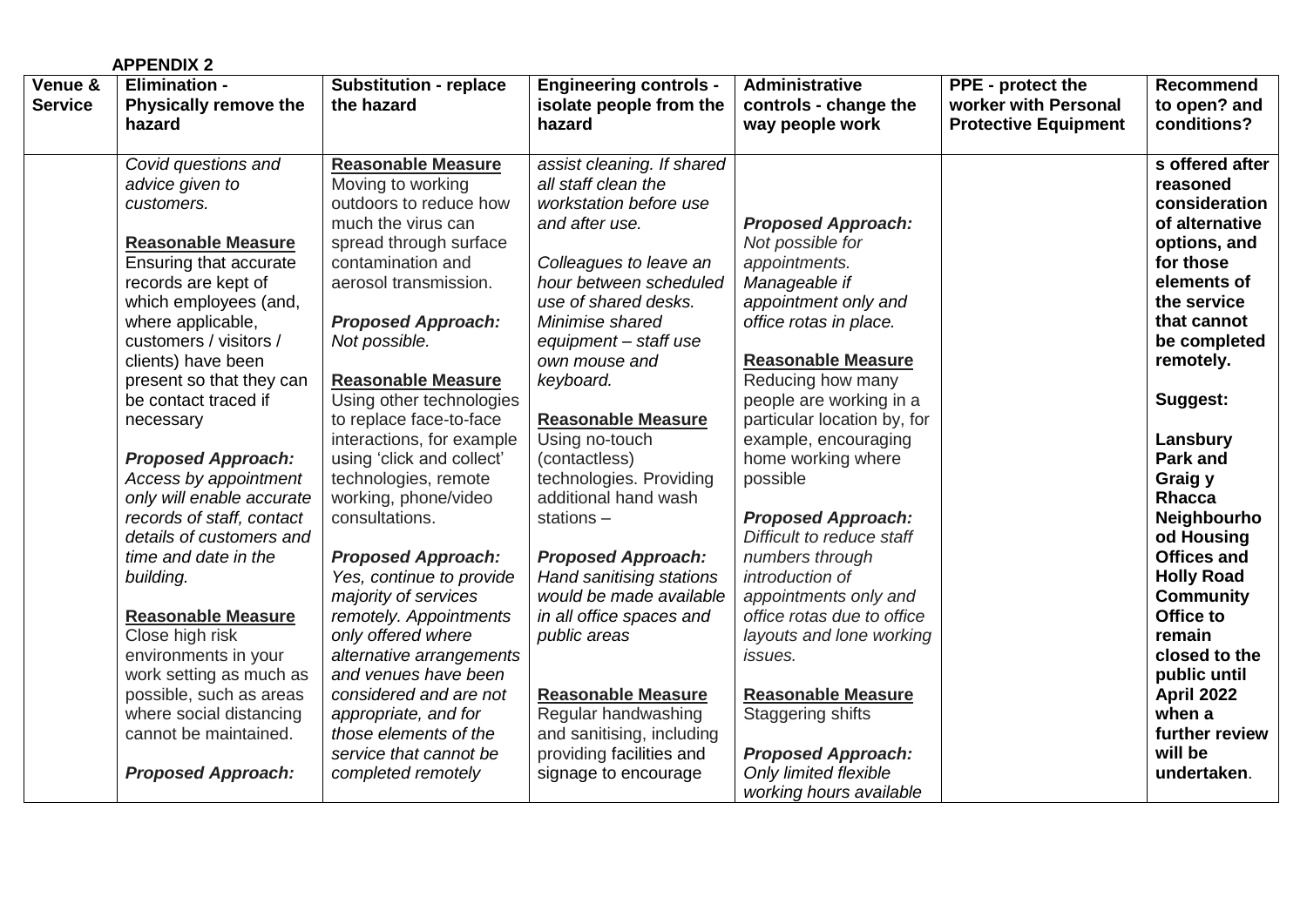|                           | <b>APPENDIX 2</b>                                                                                                                                                                                                                                                                                                                                                                                                                                                                                                                                 |                                                                                                                                                                                                                                                                                                                                                                                                                                                                                                                                                                                                                                                                                                        |                                                                                                                                                                                                                                                                                                                                                                                                                                                                                                                                                                                                                                                                                                                                   |                                                                                                                                                                                                                                                                                                                                                                                                                                                                                                                                                                                                                                                                                   |                                                                          |                                                                                                                                                                                                                                                                                                       |
|---------------------------|---------------------------------------------------------------------------------------------------------------------------------------------------------------------------------------------------------------------------------------------------------------------------------------------------------------------------------------------------------------------------------------------------------------------------------------------------------------------------------------------------------------------------------------------------|--------------------------------------------------------------------------------------------------------------------------------------------------------------------------------------------------------------------------------------------------------------------------------------------------------------------------------------------------------------------------------------------------------------------------------------------------------------------------------------------------------------------------------------------------------------------------------------------------------------------------------------------------------------------------------------------------------|-----------------------------------------------------------------------------------------------------------------------------------------------------------------------------------------------------------------------------------------------------------------------------------------------------------------------------------------------------------------------------------------------------------------------------------------------------------------------------------------------------------------------------------------------------------------------------------------------------------------------------------------------------------------------------------------------------------------------------------|-----------------------------------------------------------------------------------------------------------------------------------------------------------------------------------------------------------------------------------------------------------------------------------------------------------------------------------------------------------------------------------------------------------------------------------------------------------------------------------------------------------------------------------------------------------------------------------------------------------------------------------------------------------------------------------|--------------------------------------------------------------------------|-------------------------------------------------------------------------------------------------------------------------------------------------------------------------------------------------------------------------------------------------------------------------------------------------------|
| Venue &<br><b>Service</b> | <b>Elimination -</b><br><b>Physically remove the</b><br>hazard                                                                                                                                                                                                                                                                                                                                                                                                                                                                                    | <b>Substitution - replace</b><br>the hazard                                                                                                                                                                                                                                                                                                                                                                                                                                                                                                                                                                                                                                                            | <b>Engineering controls -</b><br>isolate people from the<br>hazard                                                                                                                                                                                                                                                                                                                                                                                                                                                                                                                                                                                                                                                                | Administrative<br>controls - change the<br>way people work                                                                                                                                                                                                                                                                                                                                                                                                                                                                                                                                                                                                                        | PPE - protect the<br>worker with Personal<br><b>Protective Equipment</b> | <b>Recommend</b><br>to open? and<br>conditions?                                                                                                                                                                                                                                                       |
|                           | The Neighbourhood<br>Housing Offices do not<br>provide sufficient space<br>for<br>social distancing and<br>access and movement<br>controls to be in place<br><b>Reasonable Measure</b><br>Staff takes both vaccine<br>doses as soon as<br>recommended.<br><b>Proposed Approach:</b><br>Staff be encouraged to<br>take up vaccination<br>opportunities.<br>Encourage lateral flow<br>testing at home<br>Covid-passport/Covid-<br>certificate or PCR testing<br>would require a new<br>process and an<br>associated HR policy<br>would be required. | <b>Reasonable Measure</b><br>Installation of partitions<br>at appropriate places<br>(e.g. reception desks or<br>between work stations)<br>to separate staff etc. If<br>used ensure they are<br>cleaned and disinfected<br>in line with cleaning<br>procedures. Cleaning,<br>hygiene and<br>handwashing to make<br>your workplace COVID-<br>secure (hse.gov.uk)<br><b>Proposed Approach:</b><br>Screens would need to<br>be installed but Interview<br>rooms are too small to<br>operate with<br>partitions/screens<br>installed so no Covid<br>secure meeting spaces<br>available.<br>In offices partitions and<br>screens would need to<br>be installed to facilitate<br>safe working<br>environment. | regular handwashing<br>and sanitising<br><b>Proposed Approach:</b><br>Would be put in place.<br><b>Reasonable Measure</b><br>Increasing fresh-air<br>ventilation in poorly<br>ventilated spaces -<br><b>Proposed Approach:</b><br>Windows to be kept<br>open where possible<br>and practical. Where<br>limited, opportunities will<br>be maximised. Time<br>spacing in small<br>appointment meeting<br>room to allow for<br>ventilation between<br>appointments. Doors<br>kept open where<br>practicable. No windows<br>in meeting rooms. Doors<br>unable to be left open<br>due to confidential<br>nature of appointments.<br><b>Reasonable Measure</b><br>Limiting or controlling<br>movement of people, for<br>example one way | with normal office<br>opening hours; office<br>rotas and appointments<br>would create lone<br>working issues.<br><b>Reasonable Measure</b><br>Ensuring people are<br>maintaining physical<br>distance between them,<br><b>Proposed Approach:</b><br>Setting does not<br>adequately allow for this.<br><b>Reasonable Measure</b><br>The use of face-<br>coverings and or face-<br>shields in indoors areas<br>for workers and<br>members of the public -<br>all above<br><b>Proposed Approach:</b><br>Use of face coverings in<br>public areas and<br>requested when moving<br>around the building. All<br>staff have access to<br>PPE which is utilised as<br>and when necessary. |                                                                          | Suggest:<br>In.<br>conjunction<br>with Heads of<br>other<br>services<br>consider the<br>opportunities<br>available to<br>provide<br>appointments<br>for customers<br>at Housing<br>surgeries in<br>alternative<br><b>Covid</b><br>compliant<br>venues that<br>open to the<br>public e.g.<br>libraries |
|                           |                                                                                                                                                                                                                                                                                                                                                                                                                                                                                                                                                   |                                                                                                                                                                                                                                                                                                                                                                                                                                                                                                                                                                                                                                                                                                        |                                                                                                                                                                                                                                                                                                                                                                                                                                                                                                                                                                                                                                                                                                                                   |                                                                                                                                                                                                                                                                                                                                                                                                                                                                                                                                                                                                                                                                                   |                                                                          |                                                                                                                                                                                                                                                                                                       |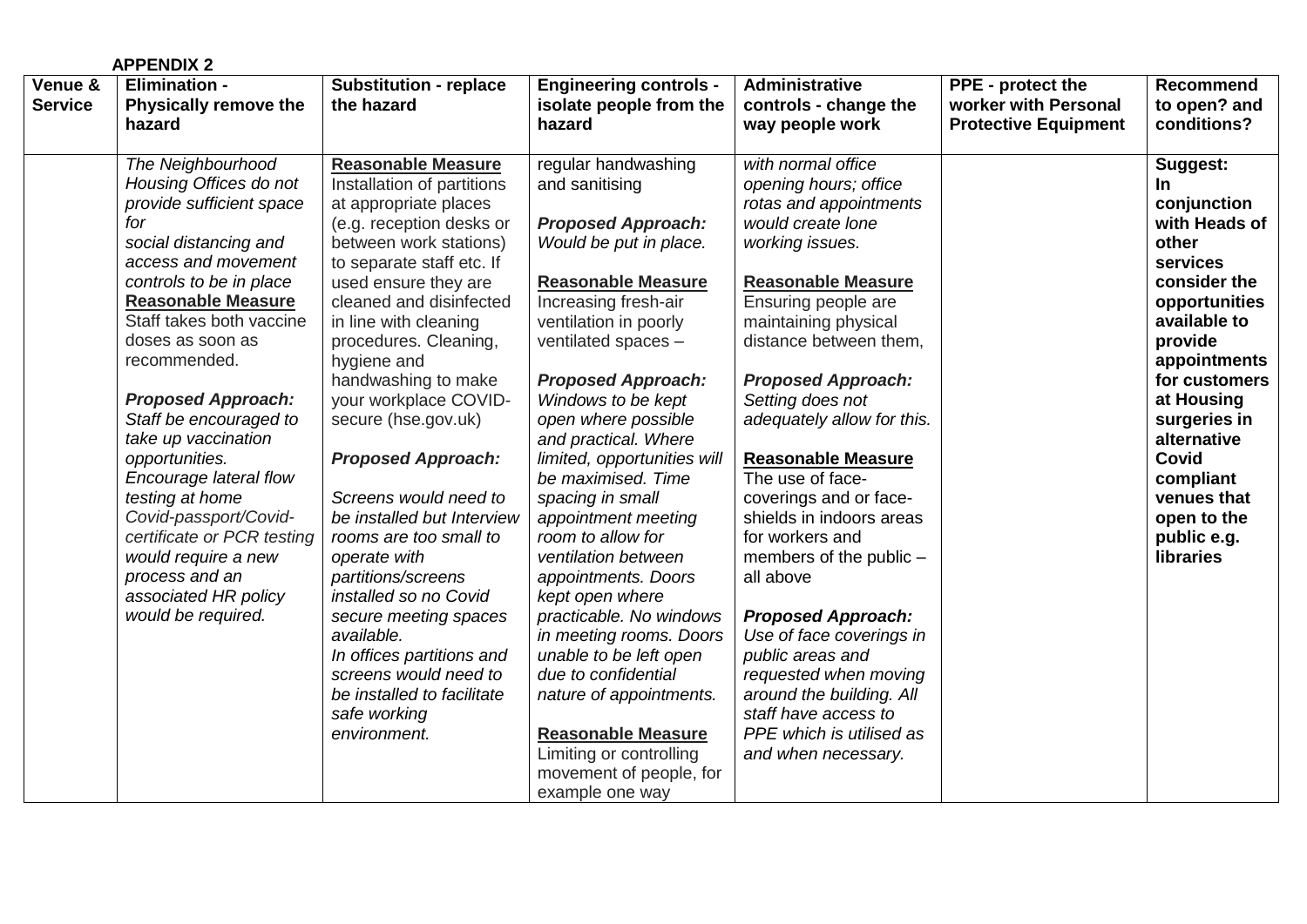|                           | <b>APPENDIX 2</b>                                              |                                             |                                                                                                                                                                                                                                                                                                                                                                                                                                                                                                                                                                                                                                                                                                      |                                                                                                                                                                                                                                       |                                                                                 |                                                 |
|---------------------------|----------------------------------------------------------------|---------------------------------------------|------------------------------------------------------------------------------------------------------------------------------------------------------------------------------------------------------------------------------------------------------------------------------------------------------------------------------------------------------------------------------------------------------------------------------------------------------------------------------------------------------------------------------------------------------------------------------------------------------------------------------------------------------------------------------------------------------|---------------------------------------------------------------------------------------------------------------------------------------------------------------------------------------------------------------------------------------|---------------------------------------------------------------------------------|-------------------------------------------------|
| Venue &<br><b>Service</b> | <b>Elimination -</b><br><b>Physically remove the</b><br>hazard | <b>Substitution - replace</b><br>the hazard | <b>Engineering controls -</b><br>isolate people from the<br>hazard                                                                                                                                                                                                                                                                                                                                                                                                                                                                                                                                                                                                                                   | Administrative<br>controls - change the<br>way people work                                                                                                                                                                            | <b>PPE</b> - protect the<br>worker with Personal<br><b>Protective Equipment</b> | <b>Recommend</b><br>to open? and<br>conditions? |
|                           |                                                                |                                             | systems, or limiting<br>number of people<br>accessing confined<br>areas such as lifts, toilet<br>facilities, kitchens or<br>meeting rooms at the<br>same time.<br><b>Proposed Approach:</b><br>Setting does not fully<br>allow for this.<br>All staff attending the<br>offices would be aware<br>of the need to maintain<br>an appropriate level of<br>social distancing.<br>Numbers of staff allowed<br>in kitchen/WC areas at<br>any one time limited and<br>signage ensures staff<br>are reminded of these<br>requirements.<br><b>Reasonable Measure</b><br>Provide clear signage<br>(e.g. signs, floor tape or<br>paint) for physical<br>distancing, queuing<br>systems, one way<br>systems etc. | <b>Reasonable Measure</b><br>Covid-passport/Covid-<br>certificate or PCR<br>testing, encourage LFD<br>at home<br><b>Proposed Approach:</b><br>This would require a<br>new process and an<br>associated HR policy<br>would be required |                                                                                 |                                                 |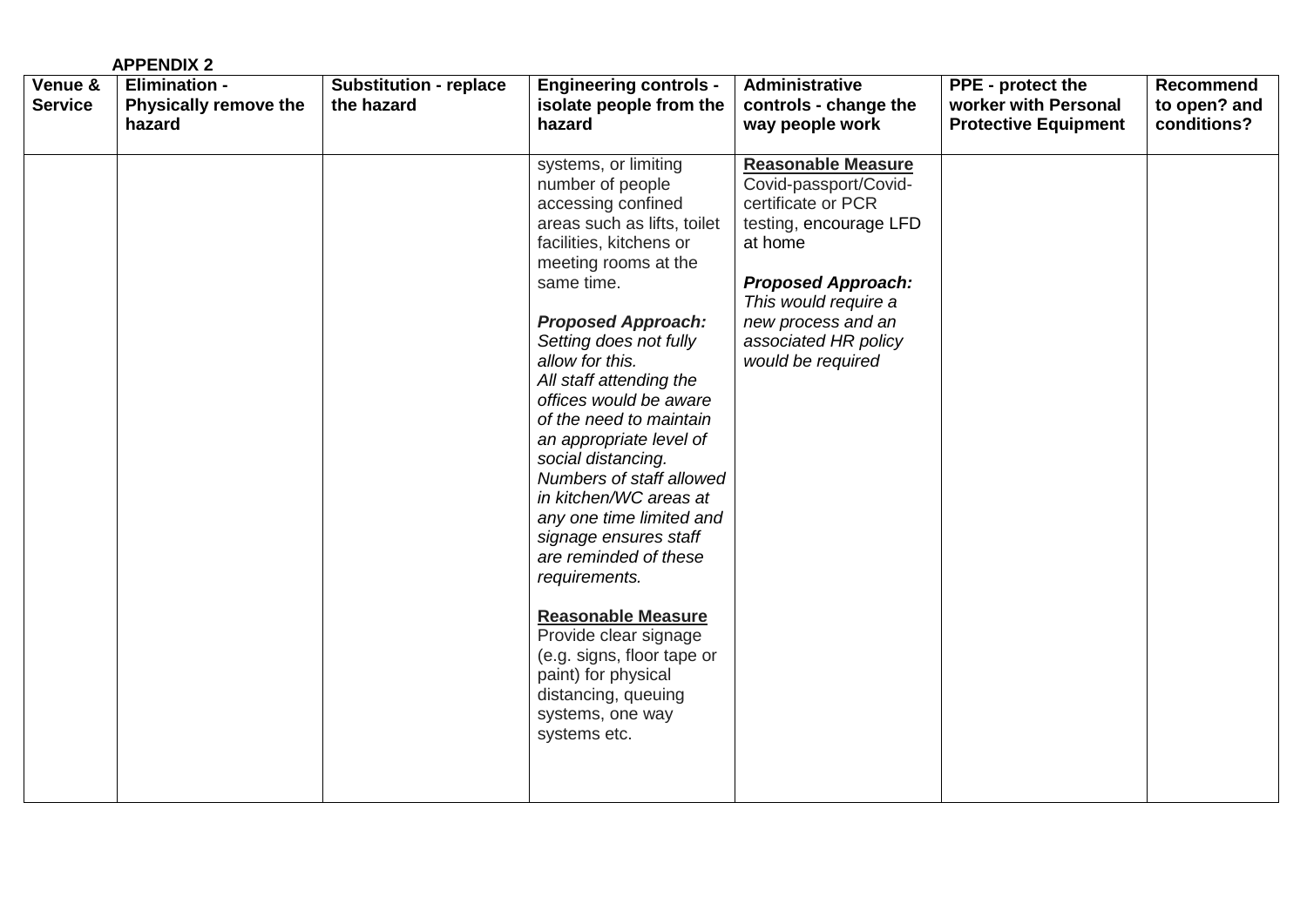|                           | <b>APPENDIX 2</b>                                              |                                             |                                                                                                                                                                                                                                                                                                                              |                                                            |                                                                                 |                                                 |
|---------------------------|----------------------------------------------------------------|---------------------------------------------|------------------------------------------------------------------------------------------------------------------------------------------------------------------------------------------------------------------------------------------------------------------------------------------------------------------------------|------------------------------------------------------------|---------------------------------------------------------------------------------|-------------------------------------------------|
| Venue &<br><b>Service</b> | <b>Elimination -</b><br><b>Physically remove the</b><br>hazard | <b>Substitution - replace</b><br>the hazard | <b>Engineering controls -</b><br>isolate people from the<br>hazard                                                                                                                                                                                                                                                           | Administrative<br>controls - change the<br>way people work | <b>PPE</b> - protect the<br>worker with Personal<br><b>Protective Equipment</b> | <b>Recommend</b><br>to open? and<br>conditions? |
|                           |                                                                |                                             | <b>Proposed Approach:</b><br>Clear signage and one-<br>way systems would be<br>put in place.<br>Provide signage at<br>entrances advising<br>attendance is by<br>appointment only.                                                                                                                                            |                                                            |                                                                                 |                                                 |
|                           |                                                                |                                             | <b>Reasonable Measure</b><br>Encourage vaccination<br>take up of your<br>workforce<br><b>Proposed Approach:</b><br>Underway                                                                                                                                                                                                  |                                                            |                                                                                 |                                                 |
|                           |                                                                |                                             | <b>Reasonable Measure</b><br>Physical distancing of<br>staff and customers /<br>children                                                                                                                                                                                                                                     |                                                            |                                                                                 |                                                 |
|                           |                                                                |                                             | <b>Proposed Approach:</b><br>Appointments only.<br>Advise public to attend<br>alone where possible.<br>No interview rooms<br>allow social distancing or<br>have partitions installed.<br>Any visitors to buildings<br>will be pre-planned and<br>by appointment only so<br>triage arrangements,<br>social distancing and the |                                                            |                                                                                 |                                                 |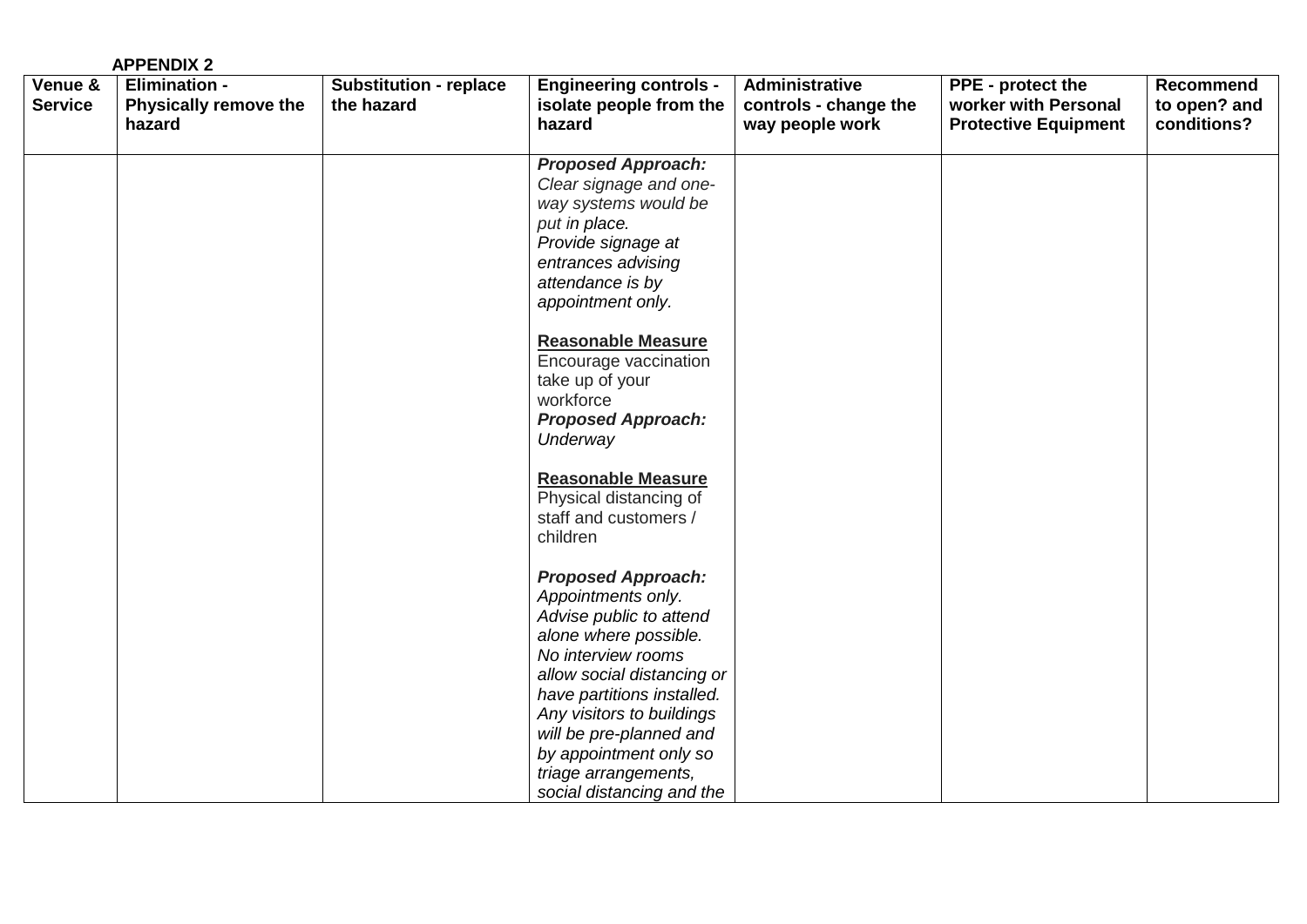|                           | <b>APPENDIX 2</b>                                              |                                             |                                                                                                                                                       |                                                            |                                                                                 |                                          |
|---------------------------|----------------------------------------------------------------|---------------------------------------------|-------------------------------------------------------------------------------------------------------------------------------------------------------|------------------------------------------------------------|---------------------------------------------------------------------------------|------------------------------------------|
| Venue &<br><b>Service</b> | <b>Elimination -</b><br><b>Physically remove the</b><br>hazard | <b>Substitution - replace</b><br>the hazard | <b>Engineering controls -</b><br>isolate people from the<br>hazard                                                                                    | Administrative<br>controls - change the<br>way people work | <b>PPE</b> - protect the<br>worker with Personal<br><b>Protective Equipment</b> | Recommend<br>to open? and<br>conditions? |
|                           |                                                                |                                             | use of PPE as required<br>can all be planned<br>ahead.                                                                                                |                                                            |                                                                                 |                                          |
|                           |                                                                |                                             | <b>Reasonable Measure</b><br>Limit time spent and/or<br>numbers in rooms<br>before ventilation                                                        |                                                            |                                                                                 |                                          |
|                           |                                                                |                                             | <b>Proposed Approach:</b><br>Controlled by<br>appointment diary.                                                                                      |                                                            |                                                                                 |                                          |
|                           |                                                                |                                             | <b>Reasonable Measure:</b><br>Effective comms and<br>feedback on safety<br>improvements                                                               |                                                            |                                                                                 |                                          |
|                           |                                                                |                                             | <b>Proposed Approach:</b><br>Strong, consistent<br>signage together with<br>offering Customers and<br>staff opportunity to<br>provide verbal feedback |                                                            |                                                                                 |                                          |
|                           |                                                                |                                             | on experience.<br>Managers and staff are<br>fully aware of the<br>requirements on them<br>and these have been in                                      |                                                            |                                                                                 |                                          |
|                           |                                                                |                                             | place and have been<br>kept under review since<br>the start of the first<br>lockdown.                                                                 |                                                            |                                                                                 |                                          |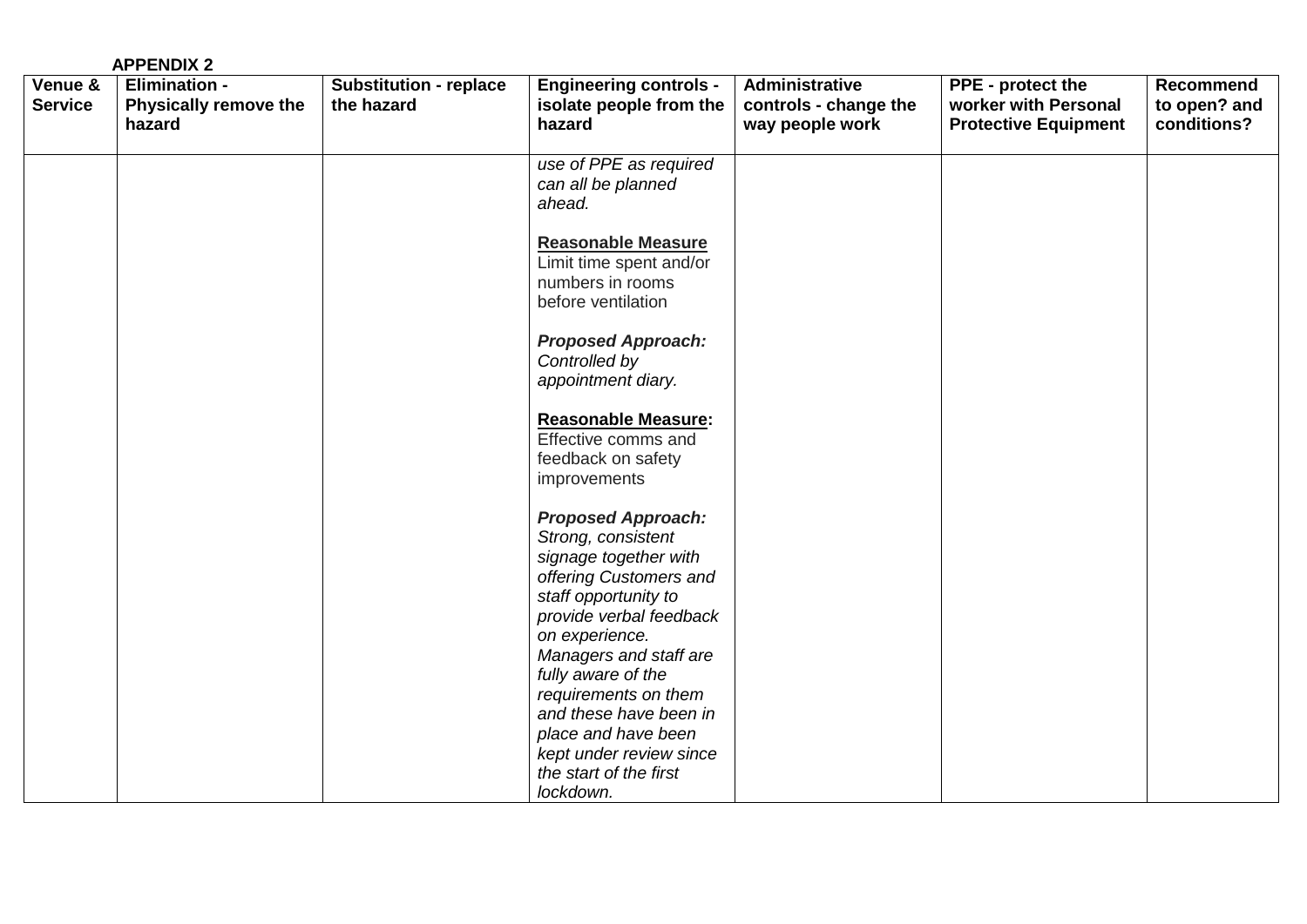|                           | <b>APPENDIX 2</b>                                       |                                             |                                                                                                                                                                                                                                                                                                                                                                                                                                                                                                                                                                                                                                                                                                  |                                                            |                                                                          |                                                 |
|---------------------------|---------------------------------------------------------|---------------------------------------------|--------------------------------------------------------------------------------------------------------------------------------------------------------------------------------------------------------------------------------------------------------------------------------------------------------------------------------------------------------------------------------------------------------------------------------------------------------------------------------------------------------------------------------------------------------------------------------------------------------------------------------------------------------------------------------------------------|------------------------------------------------------------|--------------------------------------------------------------------------|-------------------------------------------------|
| Venue &<br><b>Service</b> | <b>Elimination -</b><br>Physically remove the<br>hazard | <b>Substitution - replace</b><br>the hazard | <b>Engineering controls -</b><br>isolate people from the<br>hazard                                                                                                                                                                                                                                                                                                                                                                                                                                                                                                                                                                                                                               | Administrative<br>controls - change the<br>way people work | PPE - protect the<br>worker with Personal<br><b>Protective Equipment</b> | <b>Recommend</b><br>to open? and<br>conditions? |
|                           |                                                         |                                             | <b>Reasonable Measure:</b><br>Remove unnecessary<br>restrictions when it is<br>safe, in order to promote<br>adherence to necessary<br>ones<br><b>Proposed Approach:</b><br>Will remain subject to<br>review. Operational<br>guidance for staff is<br>continually kept under<br>review to take account of<br>changing WG guidance<br><b>Reasonable Measure:</b><br>Workforce planning and<br>teams to maintain<br>operational capacity<br><b>Proposed Approach:</b><br>Appointments will only<br>assist. Essential frontline<br>service delivery has<br>been successfully<br>maintained throughout<br>the entire pandemic from<br>Ty Gilfach and the<br><b>Business and</b><br>technology Centre. |                                                            |                                                                          |                                                 |